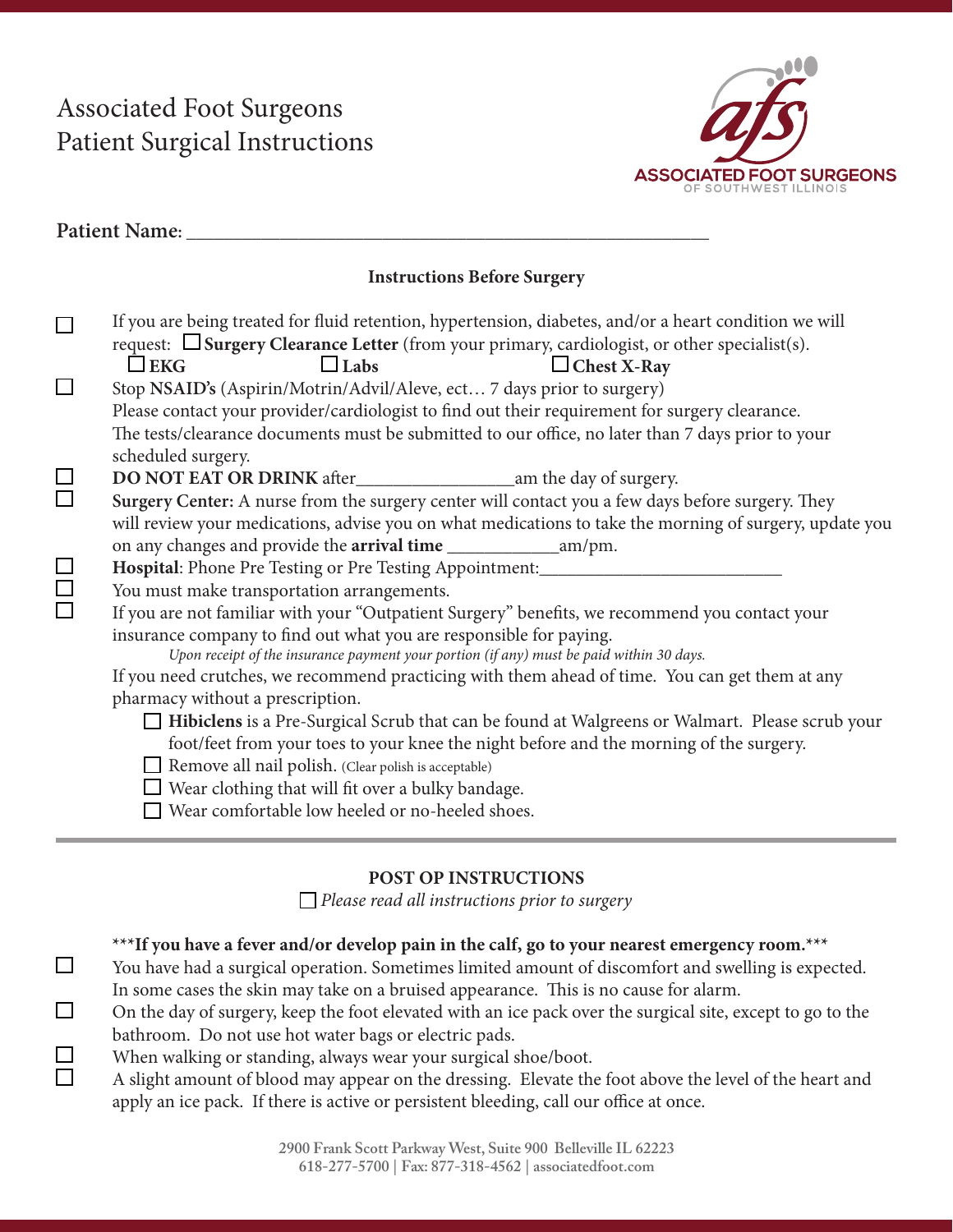

- $\Box$ If discomfort is experienced when the anesthesia wears off, take prescribed pain medication or an over the counter pain mediation of your choice. Do not take the medication more often than prescribed and do not drink alcoholic beverages while under the effect of the prescribed pain medication.
	- If you are taking any narcotic pain medication, we recommend increasing your fluid intake and fiber. Keep the dressing completely dry. If it accidentally gets wet, notify our office.
	- Do not remove the dressing at any time.
- $\Box$ Beginning the day after surgery, move your foot up and down five minutes per hour to help prevent the formation of a blood clot in your calf muscle.
- П If any of the following occurs contact our office immediately: Redness with a white fluid discharge, an increase in body temperature, and/or nausea/vomiting.
- $\Box$ Following the above directions will aid your recovery, however, if redness occurs and a white fluid is dis charged or a fever, please consult our office immediately.

# **Important Contact Information:**

# **Surgery Scheduler: Kristen**

 Phone: 618-277-5700 x 5 Fax: 877-318-4562 Website: www.associatedfoot.com

Phone: 618-398-5705 Phone: 618-288-5711 www.bellevillesurgical.com www.andersonhospital.org Pre-Register Online

211 South Third Street Belleville, IL 62220 4500 Memorial Drive Belleville, IL 62226 Phone: 618-234-2120 Phone: 618-233-7750 www.steliz.org www.memhosp.com

# □Belleville Surgical Center<br> **Anderson Surgery Center**

28 North 64th Street Belleville, IL 62223 6800 Illinois Rt 162 Maryville, IL 62062

# **St Elizabeth's Hospital Memorial Hospital**

|                                                                                                   | ***Please note: You must contact your providers' office(s) to obtain a copy of your test results. Your test |  |  |  |  |  |  |  |  |
|---------------------------------------------------------------------------------------------------|-------------------------------------------------------------------------------------------------------------|--|--|--|--|--|--|--|--|
| results must be forwarded to our office no later than 7 day prior to your scheduled surgery date. |                                                                                                             |  |  |  |  |  |  |  |  |
| Your surgery is scheduled on:                                                                     |                                                                                                             |  |  |  |  |  |  |  |  |

| Physician: Dr. Whittenburg Dr. Snook Dr. Reichert Dr. Dugan Dr. Hart |  |  |
|----------------------------------------------------------------------|--|--|
|                                                                      |  |  |

CAST CARE (no checkmark indicates N/A)



 $\Box$  $\Box$  $\Box$ 

Keep your cast/splint clean and dry.

While in your cast, we highly recommend taking one 325mg Aspirin once a day until your cast is re moved. If you cannot take Aspirin, please talk with your doctor.